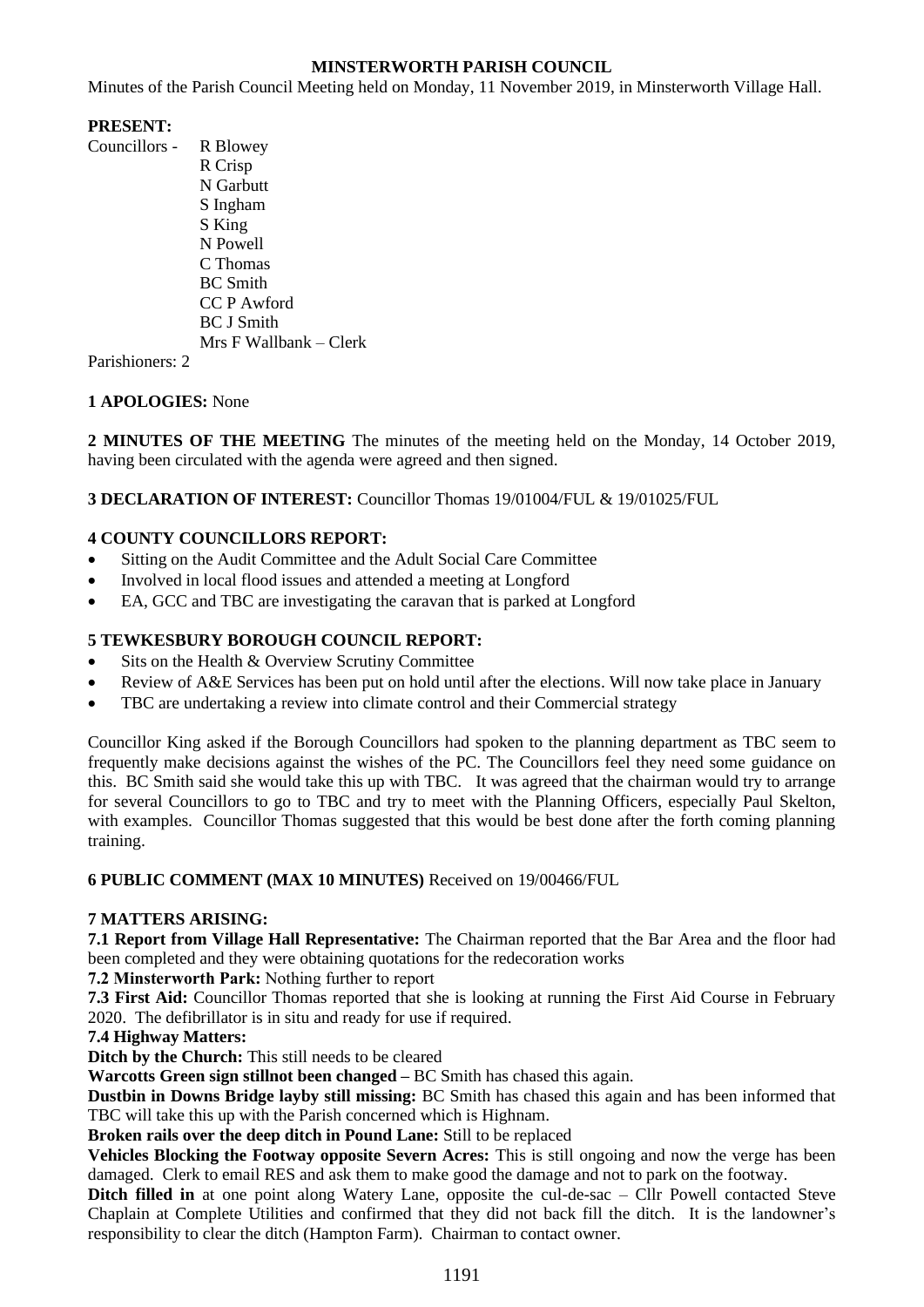**30mph Sign missing** from Church Lane by Pump Court. Chairman has already reported this to Highways **Speeding Traffic Church Lane to Calcotts Green:** The Chairman had organized for the Parish to have the speed camera, which will be delivered the following week

**Hedge by Ellis Bank:** brambles overhanging the footway - Chairman to speak with Rooftops.

**A40:** The sequence of lights at the Highnam junction needs to be investigated as these are the cause of the traffic backing up into Minsterworth. CC Awford said that these were being investigated and had been discussed with MP Mark Harper. The access and hatchings into Highnam Court were also being discussed **7.5 PROW:** Councillor Ingham reported that she has a meeting with Suzanne Hopes on the 19 November

will report back to the December meeting.

**7.6 NHW:** The Chairman attended the NHW meeting at Westbury which was a very good event. Topics covered were home, cyber and personal security. Would like to host a similar event in Minsterworth in the New Year and proposed that the Parish Council cover the room hire cost. All Councillors were in favour of this.

#### **8 FINANCIAL MATTERS**

| 8.1 Accounts for payment and receipts:<br>Mrs F J Wallbank |        |         |                   |
|------------------------------------------------------------|--------|---------|-------------------|
| Salary 1-30 November 2019                                  | 387.42 |         |                   |
| Less Tax                                                   | 14.60  | 372.82  | Via Bank Transfer |
| Inland Revenue – refund to clerk                           |        | 14.60   | Via Bank Transfer |
| $MVH$ – meeting held on 14.10.19                           |        | 28.60   | Via Bank Transfer |
| Parish Magazine Printing for November                      |        | 90.63   | Via Bank Transfer |
| Amount refunded to Mr R Crisp for cost of                  |        |         |                   |
| Running off agendas for noticeboards                       |        | 15.00   | Via Bank Transfer |
| AGP Garden Services – Cutting play area                    |        | 74.00   | Via Bank Transfer |
| Total:                                                     |        | £595.65 |                   |

### **Receipts:**

### **Total: £0.00**

**8.2 Financial Statement** for the month ended October 2019 was circulated via email and signed by the Chairman.

**8.3 Budget 2020/21:** The Clerk had circulated a draft budget. Councillor Thomas proposed the provision around £120 for the provision of 2 metal soldiers marking Remembrance Day to be placed outside the Village Hall. Councillors agreed. The chairman proposed an allocation of  $\pounds 160$  for a tree to be planted near the late Richard Few's bench. This was already in the budget for the previous year. A request had been received from the Financial Representative of the Harvey Centre asking if the Parish Council would consider the provision of some funds for use towards setting up the Harvey Centre. The Chairman proposed that the PC made a financial contribution. Whilst the proposal was seconded, four Councillors voted against the proposal, which was therefore rejected.

### **9 PLANNING**

**9.1 Applications:** Councillor Thomas declared an interest in the following two applications and took no part in the discussions:

**19/01004/FUL** Land to the rear of part parcel 1228 & Deepfurrow House: Provision of a drainage system & associated works in connection with residential development of 8 dwellings (18/01085/FUL)

Comments to Tewkesbury Borough Council:

The Parish Council objects to this application for the following reasons:

- 1 Only 6 of the 8 houses connect to the surface water system
- 2 Only 2 of the 8 houses connect to foul water private drain system

**19/01025/FUL** Land at Hygrove House, Main Road, Minsterworth: Retrospective application for the installation of an agricultural access track inc the part retention of works & construction of an overspill car park

Comments to Tewkesbury Borough Council:

The Parish Council **supports** this application